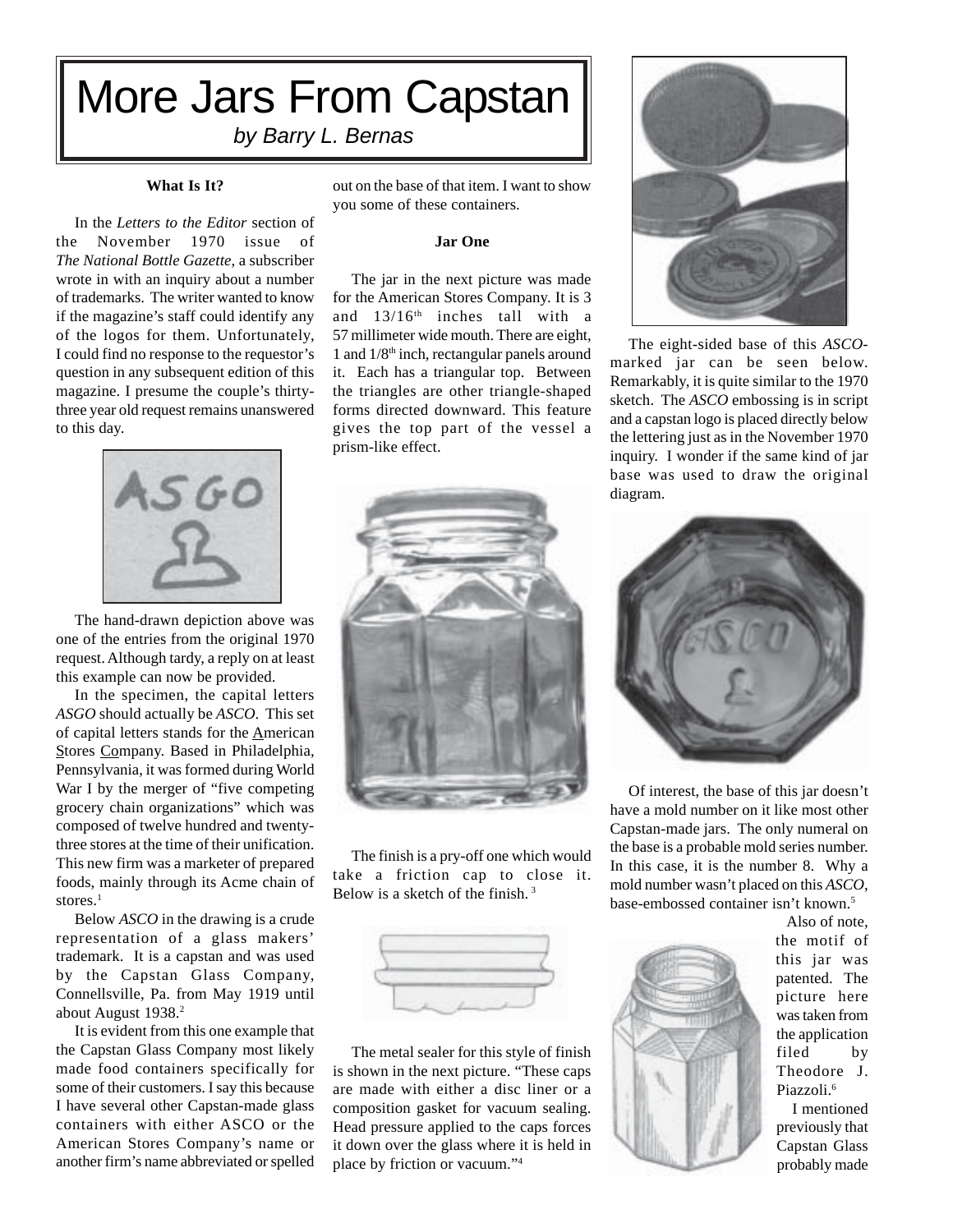some food containers exclusively for a single customer. Although I can't be certain, this could have been the case with jar one. The *ASCO* embossing, the absence of a mold series number, the nondiscovery of a Capstan Glass Company advertisement showing this vessel for general sale, the fact that Mr. Piazzoli was issued a design patent for this ornamental container and the non-appearance of a similarly shaped jar with or without another concerns name embossed on it seems to confirm my suspicion.

# **Jar Two**

The next ASCO marked container I want to introduce follows.



This jar would be in the Capstan 4300 series. It is 5 and 7/16<sup>th</sup> inches tall with a 59 mm wide mouth. There are four, outwardly curved panels with rounded tops. Each side is about 2 and  $1/4<sup>th</sup>$  of an inch across at the top tapering out to approximately 2 and ½ inches at the bottom. This feature caused the container to be wider at the base than at the shoulder section.

The finish on jar two is the four-lugged variety. A sketch of it can be seen in the next illustration:



This closure style is "…designed to reduce the amount of turning action required to bring the cap against the seat."<sup>7</sup>

The sealer which fits the lugged finish is the Amerseal cap. It is shown in the following picture.



"The Amerseal cap…is a divided thread cap which made its bid for fame on the proposition that because of the quarter turn the product within the jar is easily accessible, and also the speed of cap application is increased. In form this closure resembles the C. T. (continuous thread) cap except for the fact that instead of a thread on the skirt, there are two or three indentations or lugs which engage gradually pitched projections or sections of the threads on the glass (jar)."8

The base of this particular container can be viewed below.



As with the sides, the base is four-sided with curved segments. *ASCO* (in script) PEANUT BUTTER is embossed on it. In addition, there is the Capstan Glass Company trademark in the center with a likely mold series number (2) to the left of it and a probable mold number (4315) below the logo.

Unlike the first jar we inspected, this one does have a mold number on it. Most likely, this jar was made for other packing firms in addition to American Stores. I say this with some confidence because Capstan Glass advertised this jar on at least two occasions. One of the ads appears in the picture below.



The assumed to be mold number on this 4300 series jar is 4314. It has a band finish with a 63 millimeter wide mouth. The vessel in the ad held a liquid capacity of 14 and  $1/4$ <sup>th</sup> ounces to the fill line or 15 and  $1/4<sup>th</sup>$  ounces to the overflow point.<sup>9</sup>

This container doesn't have any other base embossing. To me, this would tend to indicate that no design patent was issued for this jar. In fact, I couldn't find one at the U. S. Patent Office. Why the design for the first vessel was patented and the motif for this one wasn't remains unexplainable.

#### **Jar Three**

A probable variation of the second container was used by the Old Virginia Packing Co., Inc. of Front Royal, Va. to pack at least apple butter for sale. An example is shown below.



There are four, straight-sided panels on this container. Each is about 3 inches wide. The tops are gently rounded. It is 7 and  $1/8<sup>th</sup>$ inches in height with a 62 millimeter wide mouth. The finish is a fourlugged version. An Amerseal cap or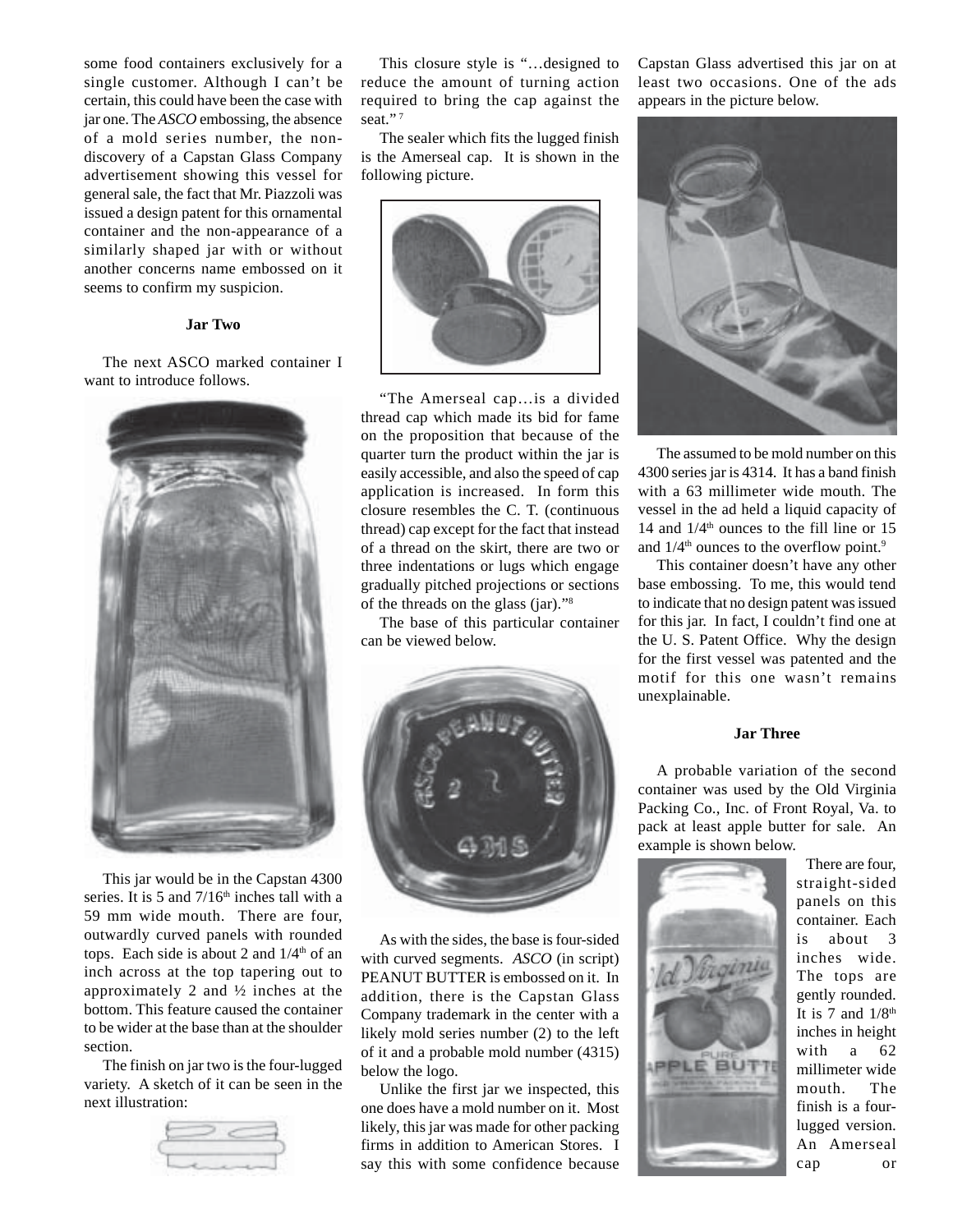equivalent would be needed to seal the contents securely. According to the label, one pound and fourteen ounces of apple butter were placed in this jar.

The base of this vessel is square. It appears in the following picture.



*Old Virginia* (in script) is embossed on it along the top section. The Capstan Glass Company trademark is clearly visible in the center. A possible mold series number (2) is to the left of the maker's logo and the words APPLE BUTTER are underneath it.

A quick review of U. S. Patent Office records didn't turn up a design patent for this unassuming container. A jar similar to this one only shorter in height, unembossed on the base and with a different finish appeared in a May 1935 Capstan Glass Company ad. Based on this data, I would assume this jar was an item for general sale.

## **Jar Four**

The final jar to discuss comes in both embossed and unmarked versions. This vessel is the only one I've come across that has embossing on a part of the container other than the base. In this respect, this jar is unique among all of the jars Capstan Glass produced. A picture of both styles follow.

This 9500 series, Capstan container didn't appear in any ad that I have discovered so far from Capstan Glass. Likewise, I have been unable to associate it with any other design patent that was either issued to Capstan or could have been modified by that firm to come up with this motif. I'm at a loss to explain the absence of information on this attractive, tri-paneled container.<sup>10</sup>

The initial jar four example, the one embossed on the front with the business name *Loft* (in script and underscored)



followed by PURE CANDIES, is 7 and  $7/16<sup>th</sup>$  inches tall. The unembossed, second variant is taller. It is 7 and ½ inches in height. Except for this difference, the jars are identical in all other aspects. Both mouths are 67 millimeters wide. Each has three, flat panels on the front and reverse areas of the container. The center one is



roughly 1 and  $5/16<sup>th</sup>$  of an inch wide from the rounded top to the flat bottom on both vessels. The two panels on either side of the center one are about 1 and  $3/8<sup>th</sup>$  inches wide. The tops of these slope downward, conforming to the curvature in the jar's shoulder. In between the front and rear set of panels is a nearly flat segment that curves inward at the top, following the rounded aspect to the container's shoulder region. At the base of this jar, the same area juts outward slightly. These features give both vessels a distinctive profile.

Each specimen has a deep, continuous thread finish. An example follows.<sup>11</sup>



There are three kinds of closures that can be used on this finish.

The first is a one-piece continuous thread cap seen below.



It is described as a "…one piece cap which consists of a single metal shell with the thread turned on the metal skirt. The liner is generally a single disc covering the entire inner surface of the cap, although a ring or gasket of sufficient width to cover the upper surface of the jar may be employed."

The second kind of closure is a two piece cap and disc.



In this photograph, a completed cap along with a separated disc and shell are shown. This set "…consists of a shell like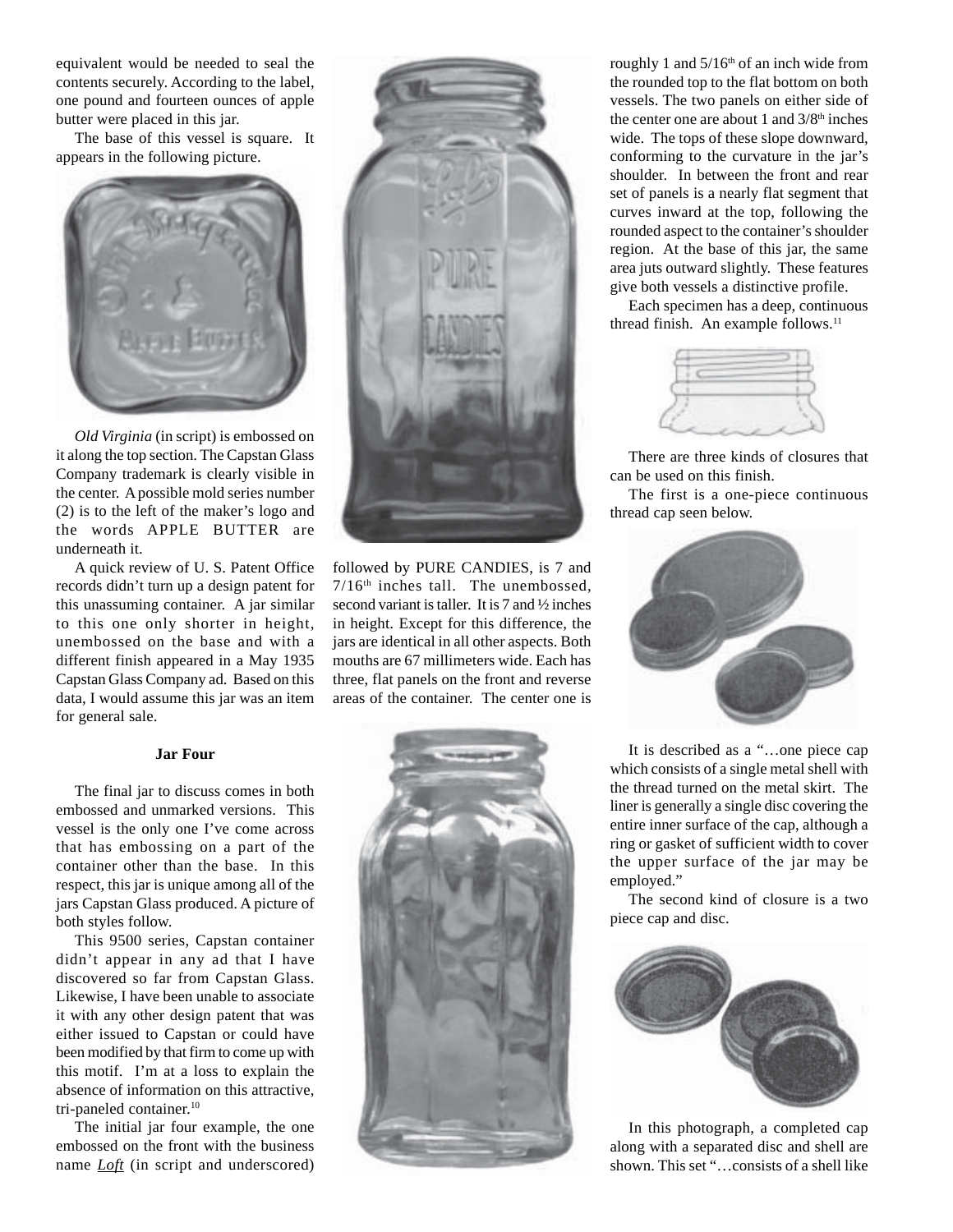the first, but there is an inner metal disc to which the gasket is secured. By using a separate disc the shell serves only to secure the disc and liner against the glass, and consequently, there is no hindrance to its removal due to any tendency of the liner to adhere to the glass.



Above is the last style of sealer for vessels with this finish. It is the two piece ring and disc. This one is quite familiar to most people. The model depicted "…uses a ring instead of the whole cap to secure the disc. This form is generally employed as a vacuum seal and is so designated by some manufacturers."12

Oddly, the eight-sided base on both 5900 series containers carries the same mold number, even though one jar is taller than the other. In the pictures that follow the first is the base of the embossed container while the second is the unembossed version.



These containers are only a small segment of the overall number of uniquely-molded, glass vessels that the Capstan Glass Company made.

### **Why Patterns?**

In a previous article, I introduced two other jar styles that had other than unembossed, rounded shapes to them.<sup>13</sup>

The next four described in this companion to the first shows that Capstan was in competition with other glass makers to get a share of the expanding commercially-prepared food, container market of the late 1920s and beyond. But why was there such a demand for glass containers with various motifs?

Two of the glass container, trade journals of that period furnished some potential answers to this query.

In one, the author postulated that a specially-shaped glass container served as a "super trademark" for the maker. By this he meant an individualized vessel would be easy to recognize on the shelf among other jars. Also, the special form to it would provide a rapid means to visually identify the producer of the container. And finally, the motif on the container could be protected from potential copiers through the design patent option. $<sup>1</sup>$ </sup>

A second writer theorized a stylistic vessel served as the merchandising factor in selling the product that it held. He went on to say, "…some manufacturers still have to learn…that they are catering to a different consumer market – a market today that is very susceptible to beauty, to good design, to harmonious colors and to good taste. …The modern container must be beautiful to sell food."15

A third article stated a desire for the food product must be created. Believe it or not, the columnist for this belief was a "desire creation" expert. He wrote, "It has been the custom to design glass containers for machines: First for the machines that blow them, and then, seriatim, for the machines that fill them, the machines that cap them and the machines that label them. Which would be quite sufficient if in the end they were bought by machines. But it happens they are not; it happens glass containers are ultimately bought by women. …But after the machines have been satisfied, it is equally desirable to go further and satisfy the women who buy these packages from the grocer. Isn't it reasonable that these women will welcome into their kitchens a type of package which takes its place in the whole picture…No kin of container fits the cleanly atmosphere of the modern kitchen so well as glass, and if glass can be given the forms to which a woman instinctively responds, its success is certain. …Glass is a perfect medium for this modern design. It has great beauty of its own and nothing brings out that beauty more fully than the facetted

shapes in which our new style revels. …From a production standpoint, it may be profitable to…design only for the machines. But from a sales standpoint, it is certainly more profitable to go a step farther, after the machines are satisfied, and please the purchaser as well."16

Personally, I think each columnist had good points to make as to why glass producers in the late 1920s through the mid-1930s were turning out containers with radical designs on them. To me, their remarks indicate the competition among makers was stiff. Any technique to get their container sold to a packer was employed. It is quite understandable that the design of the package became so important.

If you ever wondered why so many now-called "art deco" glass containers were made during the 1930s, three believable reasons have been presented for your consideration.

## **Pattern Jar Opinion**

Should this category of product jar be given the same research and cataloging attention as fruit jars have been given over the past thirty plus years? My response to this self-addressed question is yes.

In my opinion, these highly stylized jars are an important and acceptable complement to any collection of fruit jars. While the four examples in this article were not intended to have a reuse capability for home canning, they were none the less a significant part of the history of the rapidly growing, commercially-prepared and packaged food industry that expanded during the depression years in our country. Their place deserves to be recognized right along side the plethora of embossed containers made for the same commercial and family audience.

There are few if any drawbacks to completing this task. Information on the firms that produced these vessels is available along with product catalogs, company and food ads, related ephemera showing these items and other source material. Thus, as with fruit jars, these containers could easily be identified, dated, numbered and listed in a reference book.

As I see it, there are many benefits to be derived from starting now to implement this suggestion. One major one would be to generate interest among "diggers" to